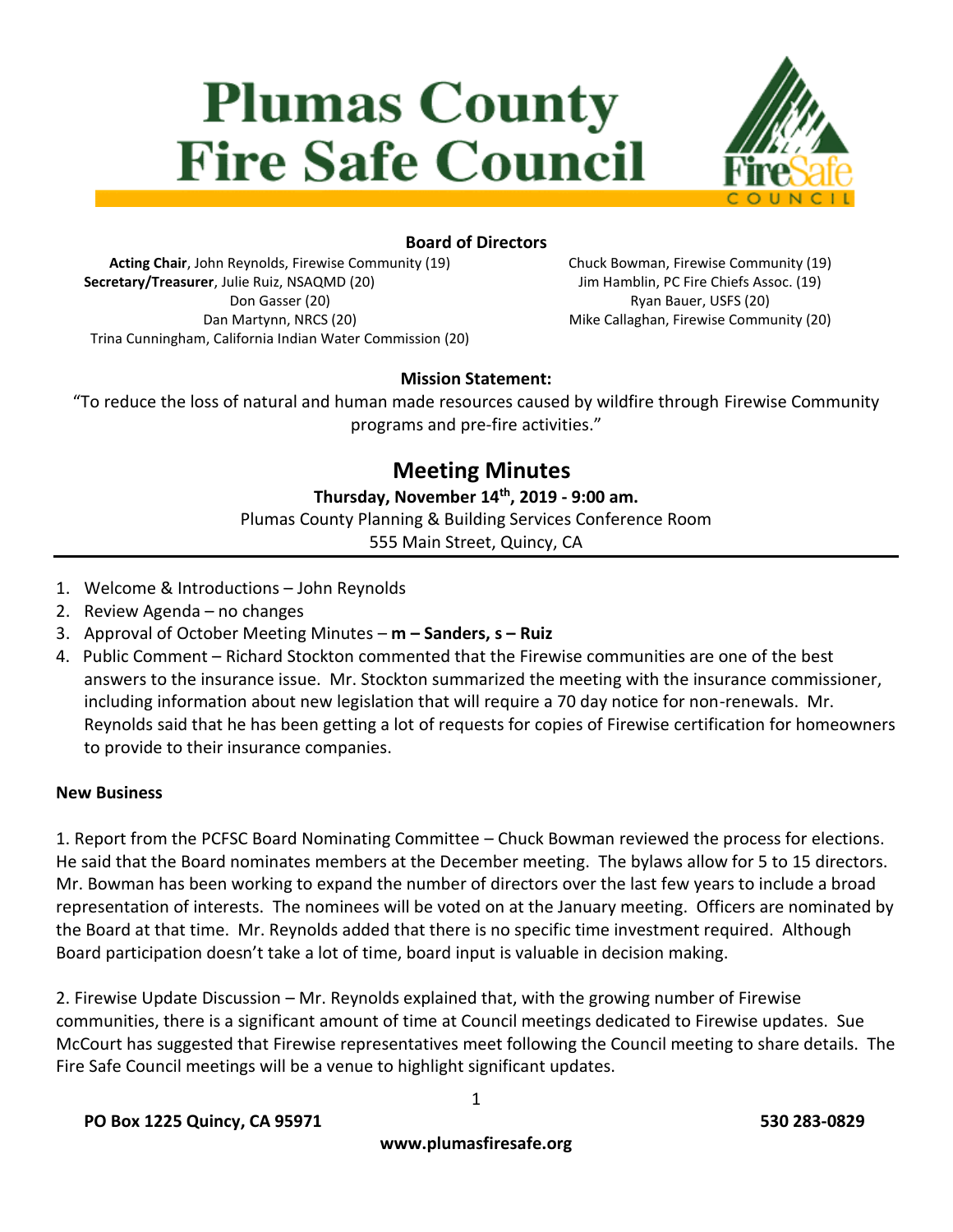Trina Cunningham commented that she would like to continue to hear a synopsis at the Fire Safe Council meetings because Firewise participation is so valuable at the state level.

Barbara MacArthur said she is in favor of consolidating Firewise information through a single representative. Mr. Reynolds summarized by stating that Firewise reporting representatives will be determined after the Fire Safe Council meeting and that future reports to the Council will be more efficient. He noted that some months have little Firewise activity while otherwise will have more robust reports.

#### **Old Business**

1. Mapping Update – Hannah Hepner reported that SIG and 34 North presented the updated map and platform to the Plumas County Board of Supervisors in mid-October. She said that it was uncertain from the meeting if the County intends to take on any role hosting or updating the data.

Judy Clot asked if there is a place someone can go for all of the information, as it would be very helpful in the grant writing process. Mr. Reynolds said that the Fire Safe Council is also interested in the data for project prioritization purposes and for strengthening grant proposals.

#### **Updates**

- 1. Standing Reports and Discussion
	- **Plumas County Office of Emergency Services (OES):** Sue McCourt said that there are several retirements at the Sheriff's office including Nick Dawson and Sheriff Hagwood. The acting Sheriff has been appointed. Mrs. McCourt will be working under Carson Wingfield. Mr. Dawson plans to volunteer with the fire department to coordinate with OES. Mrs. McCourt reported that the California FAIR plan provides a 10% discount for Firewise communities. She said that a certificate needs to be provided to the insurance broker. Mrs. McCourt provided a handout that summarized the investments made by Firewise communities in Plumas County since 2010 which totaled \$4.9 million. She said that the Feather River College has been certified as a Firewise site.
	- **Plumas County Planning Department:** Tracey Ferguson said that the county is approaching the five year Hazard Mitigation Plan update. The Planning Department is working with OES. She anticipates that there will be a stakeholder kick-off in mid- to late-January. California requires that the General Plan Public Health and Safety Element be evaluated concurrently. She said that Fire Safe Council involvement will be valuable in the process.
	- **CAL FIRE:** Sean Delacour said that the unit will not down staff any positions until December 22<sup>nd</sup>. He had just returned from the Kincade Fire, which he said was generally the same footprint as the 2017 Santa Rosa fires. He commented that if the electrical grid hadn't been shut down the fire would have been significantly worse because of wind damage to the lines. Chief Delacour said that the unit is trying to get Defensible Space Inspectors back in Plumas County and would like to fill the vacant Area Forester position, but they cannot find applicants. On his battalion alone they are down three captains and two engineers. Chief Delacour announced that he will be retiring in two weeks and that much of the upper management on the unit will be retiring in the next year or two. He reported that the Martin Ranch project was recently completed.
	- **USFS Hazardous Fuels Reduction:** Ryan Bauer reported that serval mechanical fuels treatments are still operating. The prescribed fire program is on hold by decision of the Regional Office. There have been two prescribed burns this season: Lee Summit and Little Grass Valley Reservoir. Mr. Bauer has spent the last 60 days working on a "confine and contain" fire on the Feather River District. He said that that these fires in the high country are usually successfully managed when there are wildfires "going

#### **PO Box 1225 Quincy, CA 95971 530 283-0829**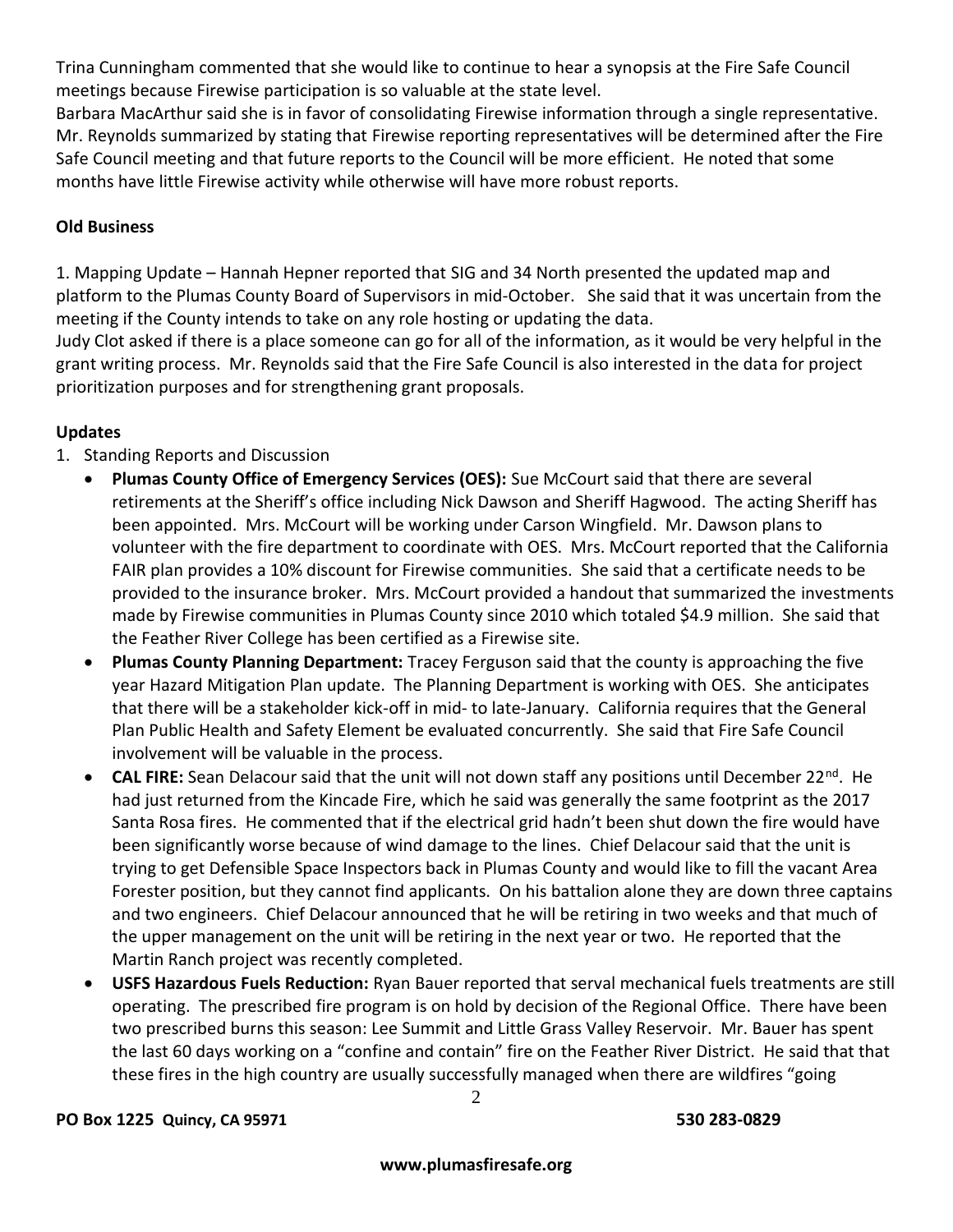wrong" in other parts of the state. He emphasized the importance of discussion about the fact that California is a diverse state. Mr. Bauer reported that the Forest Service has laid off their temps and are currently short staffed. He said that makes prescribed fire difficult. He is hoping to use TREX for extra resources if the Spanish Ranch burn takes place next week. Meadow Valley has been within prescription for the past two-weeks. Mr. Bauer shared that the Forest Service has a new budget prioritization process that will create more competition for funding. He said that the Wildlife Conservation Board has recommended the Forest Service's proposal to finish the Little Grass Valley project.

Maurice Huynh said that the Mt. Hough Ranger District is working on emergency action in the Walker Fire to clear roads. The Silviculturist on the Beckwourth District is looking at salvage. There may be sales in late spring/early summer. Meanwhile they are trying to continue the green program, including working on the Claremont project planning.

- **Natural Resource Conservation Service:** not present
- **Northern Sierra Air Quality Management District:** Julie Ruiz said that open residential buring will shut down on Sunday or Monday for the American Valley. She announced that there will be a Burn Wise Workshop in Portola on November 23<sup>rd</sup> at the Veterans Hall. It will include home safety information, flue fire demonstrations, wood and pellet safety and more.
- **Industry Representatives:** Cade Mohler said that SPI has accomplished a lot of fuel reduction work around Chester this year. There are about 80 acres left on a project in the area. There are also fuel breaks on Warner Road and Juniper Lake Road that tie in with a CAL FIRE project. There is about 400 acres left of a shaded fuel break from Hahn Meadow to the east side of Lake Almanor. The Cutler Meadows shaded fuel break has about 120 acres left and will resume in the spring. Butt Lake has 45 acres treated as part of the West Shore project.

Richard Stockton said that the fire issue isn't just affecting home owners' insurance. Operators have also been non-renewed. Hannah Hepner added that the Fire Safe Council's liability insurance was nonrenewed.

- **Tribal Representatives:** Trina Cunningham reported that she's been working on water rights and water issues through the IRWM, advocating urban investment in headwater communities. She said that it is important when discussing forest health for ecosystem benefit that we use language that is synonymous with increasing forest "hydrograph" rather than discussing increased yields for downstream users. She has been highlighting Plumas County organizations as a model for collaboration at the state level.
- **UC Cooperative Extension:** not present
- **Feather River Stewardship Coalition:** Hannah Hepner said she submitted an application to the Sierra Nevada Conservancy for Phase II of the Lakes Basin project. She said there will be a FRSC meeting on December 5<sup>th</sup>.
- **Plumas Underburn Cooperative:** Matt West said the burn ban has lifted and that an underburn is being planned for Old Highway. The community is currently burning piles but will need permits before the underburn.
- **Firewise Communities:**

**Gold Mountain** – Kathy Kogge said that the Firewise committee held a second evacuation drill with the intent of conditioning people to react instead of stop and think. Their next meeting will focus on what to do when there is no power. Chief Delacour added that power outages are going to be the new normal. One of the big issues is going to be having enough fuel to evacuate. When the power is out